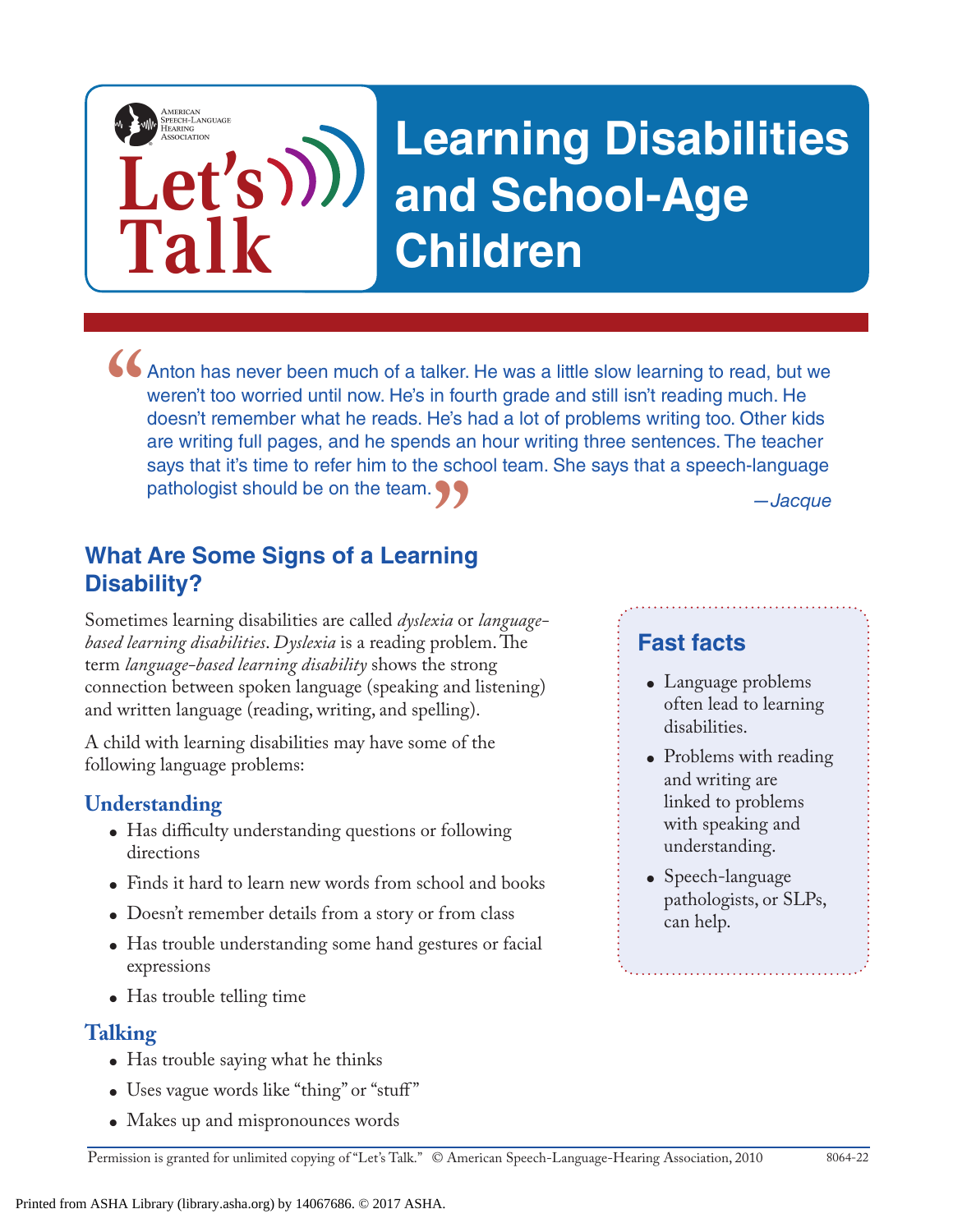

- Has a hard time saying numbers in order, like telephone numbers and addresses
- Has problems learning words to songs and rhymes

## **Reading**

- Doesn't know or confuses letters and numbers
- Has problems learning the alphabet
- Doesn't sound out words
- Doesn't show much interest in stories or books
- Has trouble reading out loud and understanding when reading

### **Writing**

- Mixes up the order of letters in words
- Mixes up the order of numbers for math
- Makes a lot of spelling mistakes
- Doesn't like writing
- Has trouble rereading and correcting his work

# **How Can a Speech-Language Pathologist Help My Child?**

A speech-language pathologist, or SLP, is part of a team with you, your child's teachers, and other professionals. The SLP will test how your child speaks, understands, reads, writes, and spells. The SLP will see if your child has language problems that are leading to learning problems in school.

An SLP will work with your child on her individual needs. The SLP may:

- Help your child learn letters and the sounds that go with them.
- Work with your child on skills to help her learn how to sound out words.
- Help your child learn new words.
- Help your child answer questions or give a summary of a story.
- Have your child guess what will happen next in a story.
- Have your child retell a story and act it out.